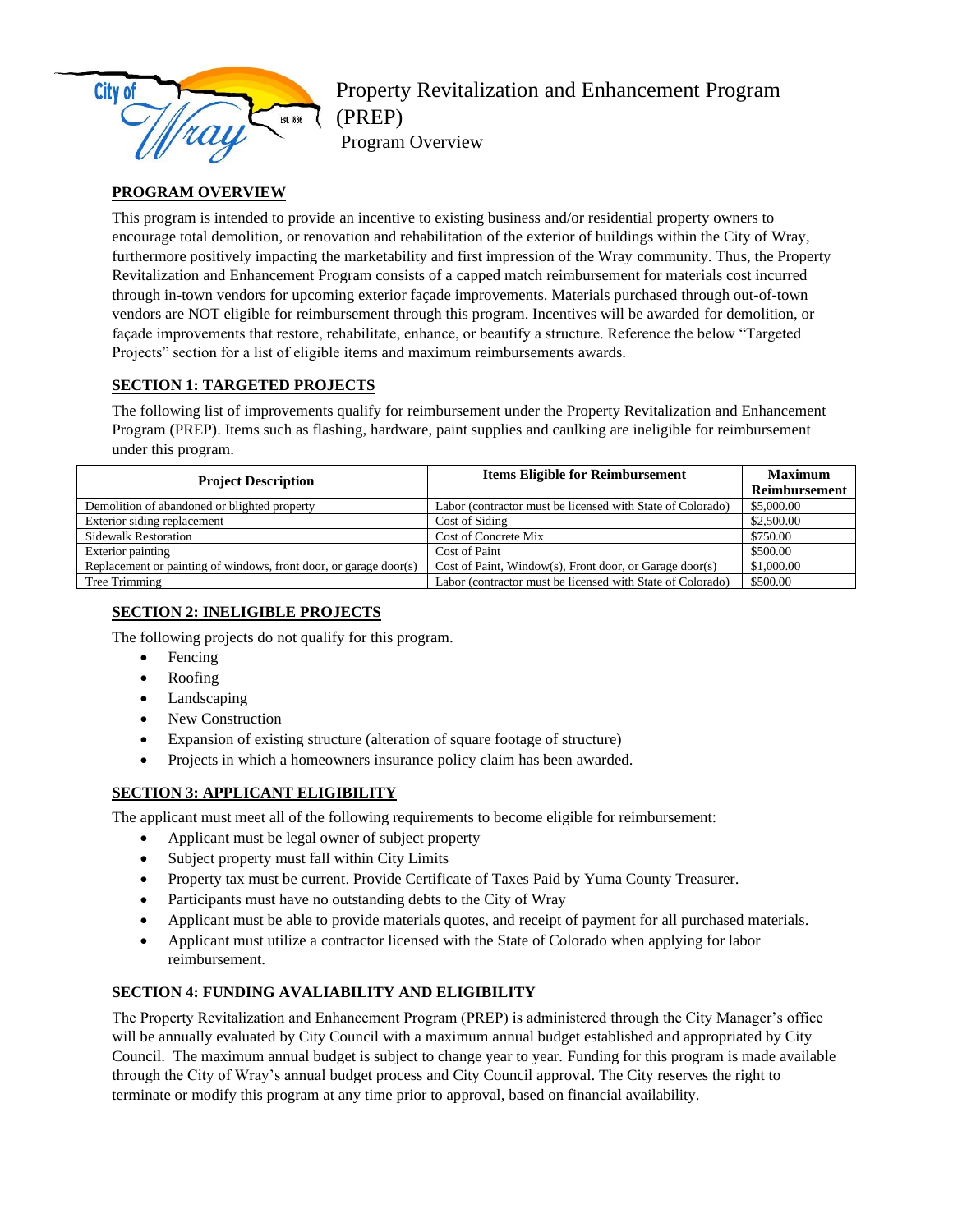*Project labor costs are ineligible for reimbursement through this program except when applying for demolition reimbursement or tree trimming. Projects in which an insurance claim have been filed on are also ineligible for reimbursement.* 

Applications will be reviewed twice per year: February  $15<sup>th</sup>$  and August  $15<sup>th</sup>$ . Applications submitted to the city prior to these dates, or in between these dates after applications have been reviewed will be held until the next review cycle. All applications received after the annual budget for the year has been expended are ineligible for reimbursement, but may be resubmitted for consideration the following budget year. During review of applications, the City will determine the total amount of eligible reimbursement for each project element based upon materials quotes provided and the scoring rubric/project funding calculation included in **SECTION 6: SCORING RUBRIC** of the program overview.

All applications approved shall expire and be of no force and effect one (1) year from date of issuance. Retroactive applications for projects completed prior to program inception will not be accepted. Additionally, projects completed prior to receipt of Conditional Letter of Approval are ineligible for reimbursement.

### **SECTION 5: APPLICATION AND PROGRAM PROCESS**

- **1. Submit Program Application with the following attachments:**
	- Exhibit B: Current Condition Photo Log
	- Property Tax Certificate
	- Materials Quotes
- **2. Application Review (occurs twice per year: February 15th and August 15th)**

Applicant will be notified within 30 days of conditional approval or disapproval, and the total amount of eligible reimbursement that qualifies for the project.

#### **3. Complete Project**

Submit City Building Permit and complete scope of work.

#### **4. Submit Closeout Documents**

Submit Exhibit C: Project Closeout & Request for Reimbursement document. Include the following:

- Exhibit D: Completed Project Photo Log
- All applicable receipts

#### **5. Closeout Review**

City will verify project completion pending completion of all construction. Site visit may be required.

#### **6. Collect Reimbursement**

Reimbursement may take up to 30 days to process post closeout and will be mailed to the address indicated on Program Application.

All Property Revitalization and Enhancement Program forms are available at City Hall or on the City website at [www.cityofwray.org.](http://www.cityofwray.org./)

#### **SECTION 6: SCORING RUBRIC**

Prior to submitting a formal application, parties may inquire as to the eligibility for the program based on the following rubric. This initial response shall in no way represent definite findings or be construed as an expression of intent or obligation of the City of Wray for approval of reimbursement. The pre-application eligibility inquire shall be deemed to be proprietary information and shall be kept confidential. The City will only consider incentives for businesses or residents that submit a complete formal application, City building permit, and provide all information as may be reasonably requested. Total amount of reimbursement will be calculated on the following:

| Property Revitalization and Enhancement Program Scoring Rubric |                       |                                                 | Score                            | Eligible<br>Reimbursement |                   |                      |
|----------------------------------------------------------------|-----------------------|-------------------------------------------------|----------------------------------|---------------------------|-------------------|----------------------|
| <b>Rubric Components</b>                                       |                       | <b>Point Scale</b>                              |                                  |                           | <b>Parameters</b> | Percentage           |
|                                                                |                       |                                                 |                                  | Score                     |                   |                      |
| Age of Property                                                | $\leq$ 20 Years Old   | 20-50 Years Old                                 | 50+Years Old                     |                           | $0 - 6$           | 50% (\$0.50/\$1.00)  |
|                                                                | Residential - Zone 3  | City Corridor - Zone 2                          | HWY Corridor - Zone 1            |                           |                   |                      |
| Location Priority                                              | (Reference Exhibit F) | (Reference Exhibit F)                           | (Reference Exhibit F)            |                           | $7-12$            | 75% (\$0.75/\$1.00)  |
|                                                                | <b>Tree Trimming</b>  | Replacement of windows, front door, or garage   | Demolition of abandoned property |                           |                   |                      |
| Project Impact                                                 |                       | Painting of windows, front door, or garage door | Exterior siding replacement      |                           | $13 - 17$         | 85% (\$0.85/\$1.00)  |
|                                                                |                       | <b>Exterior Painting</b>                        | · Sidewalk restoration           |                           |                   |                      |
|                                                                |                       |                                                 | Component Score                  |                           | 18                | 100% (\$1.00/\$1.00) |
|                                                                |                       |                                                 |                                  |                           |                   |                      |
|                                                                |                       |                                                 |                                  |                           |                   |                      |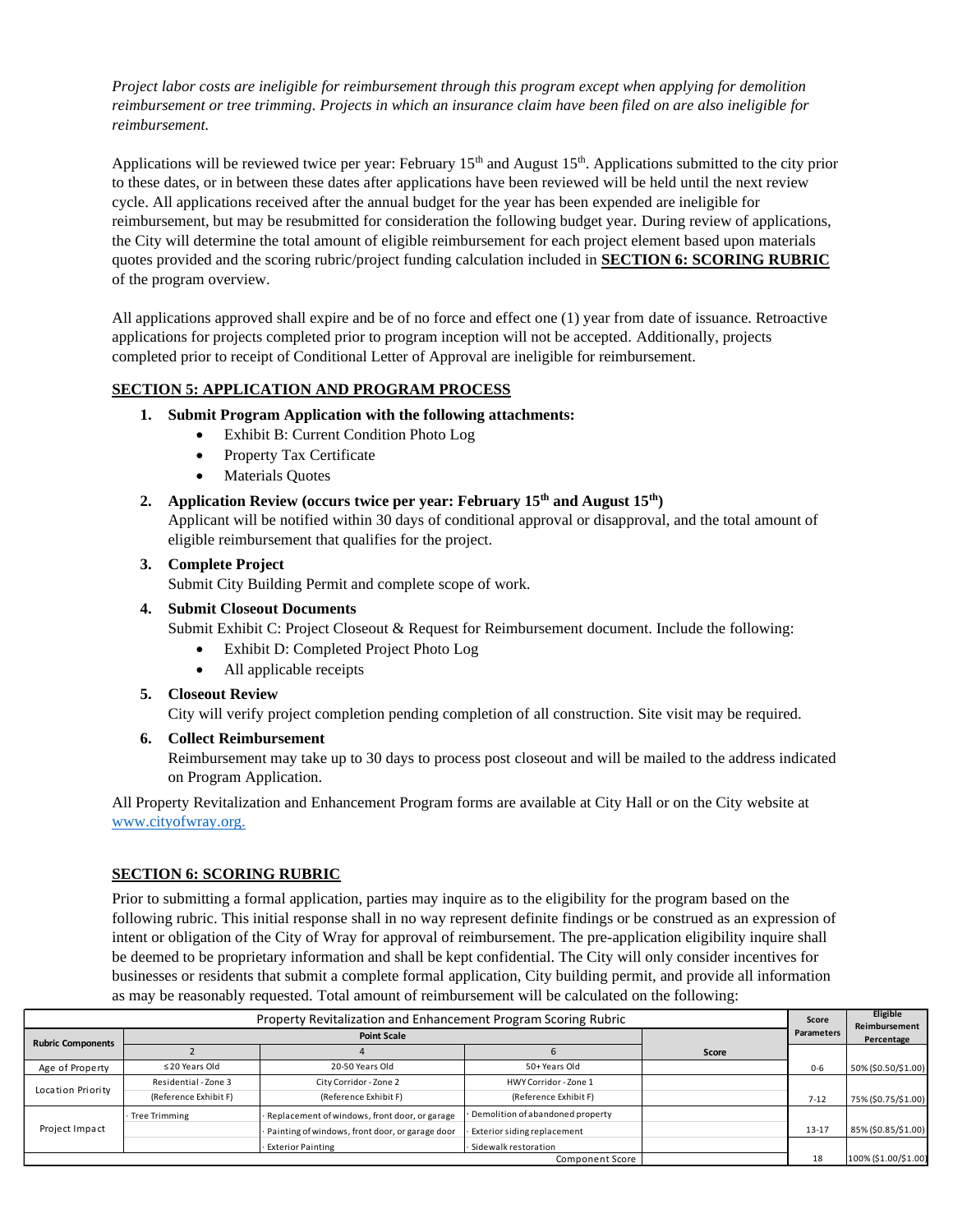

**P**roperty **R**evitalization & **E**nhancement **P**rogram Program Application

Application No:

### **SECTION 1: APPLICANT INFORMATION**

|    | <b>SECTION 2: PROJECT DESCRIPTION</b>                                                                                                  |          |                                                                                     |
|----|----------------------------------------------------------------------------------------------------------------------------------------|----------|-------------------------------------------------------------------------------------|
|    |                                                                                                                                        |          |                                                                                     |
|    | reimbursement of eligible cost for the approximate amount of \$________ incurred for the scope of<br>work described as:                |          | (Materials Cost)                                                                    |
|    | <b>Exterior Painting</b><br><b>Exterior Siding Replacement</b><br>Replacement or Painting of Windows,<br>Front Door, or Garage Door(s) | Property | <b>Sidewalk Restoration</b><br>Tree Trimming<br>Demolition of Abandoned or Blighted |
|    | <b>SECTION 2: VENDOR INFORMATION</b>                                                                                                   |          |                                                                                     |
|    | Please list all material vendors you intend to use:                                                                                    |          |                                                                                     |
| 1. |                                                                                                                                        |          |                                                                                     |
| 3. | <u> 1989 - Johann Barn, mars ann an t-Amhain Aonaich an t-Aonaich an t-Aonaich an t-Aonaich an t-Aonaich an t-Aon</u>                  |          |                                                                                     |

#### **SECTION 3: PHOTO LOG**

Complete and return as "Exhibit A" with application. See attached.

# **SECTION 4: ELIGIBILITY DICLOSURES**

Initial below to verify:

I am the legal owner of the property located at \_\_\_\_\_\_\_\_\_\_\_\_\_\_\_\_\_\_\_\_\_\_\_\_\_\_\_\_\_\_\_, (Address) identified as \_\_\_\_\_\_\_\_\_\_\_\_\_\_\_\_, (Parcel Number) located in the City of Wray, Yuma County, Colorado.

I hereby certify, to the best of my knowledge that I do not have any outstanding debts to the City of Wray and hereby give my consent to the City of Wray to verify such matter.

I hereby certify, that the property tax for the property listed above are paid for the current year.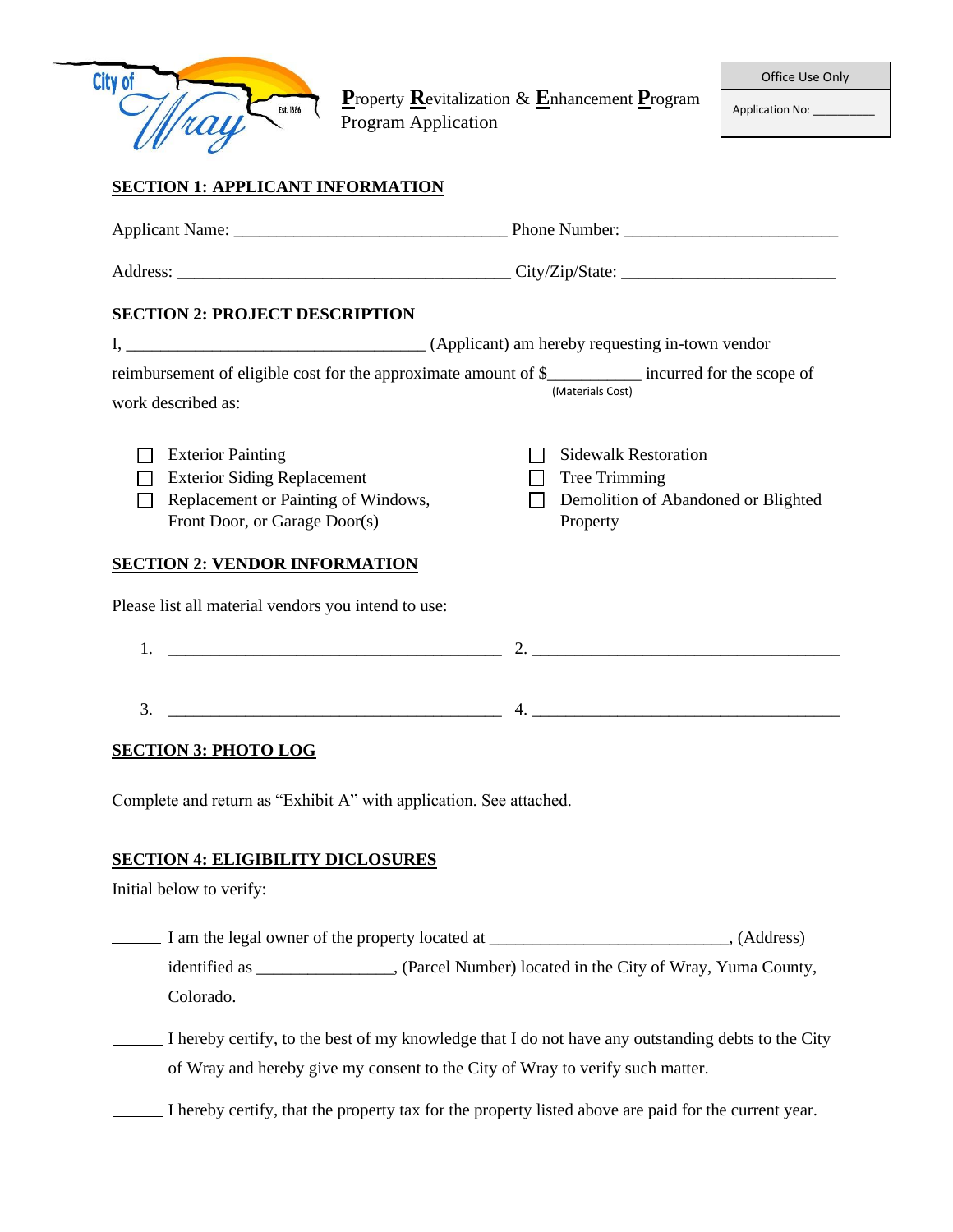### **SUBMIT PROPERTY TAX CERTIFICATE WITH APPLICATION**

I acknowledge that I have read, understand, and agree to follow the terms of the City of Wray Property Revitalization and Enhancement Program outlined in the Program Overview. Furthermore, I acknowledge and agree to the following:

- The City of Wray Property Revitalization and Enhancement Program is strictly a reimbursement program and I must submit all required documents and applicable materials receipts prior to qualifying for reimbursement.
- I understand that reimbursement may take up to 30 days to process and will be mailed to the address indicated on Exhibit D: Project Closeout & Request for Reimbursement.
- I acknowledge that no incurred labor costs, either contractor or self, qualify for reimbursement under this program except for when applying for demolition reimbursement.

Applicant Signature Date

## **PROPERTY REVITILIZATION AND ENHANCEMENT PROGRAM ATTACHMENT LIST:**

\_\_\_\_\_\_\_\_\_\_\_\_\_\_\_\_\_\_\_\_\_\_\_\_\_\_\_\_\_\_\_\_\_\_\_\_\_\_\_\_\_\_ \_\_\_\_\_\_\_\_\_\_\_\_\_\_\_\_\_\_\_\_\_\_\_

## **Exhibits to Return:**

EXHIBIT B: Pre-existing Condition Photo Log \_\_\_\_\_ Current Property Tax Certificate (Presented from Yuma County Treasurer) EXHIBIT C: Project Closeout & Request for Reimbursement \_\_\_\_\_ EXHIBIT D: Completed Project Photo Log **Exhibits for Reference:**  \_\_\_\_\_ EXHIBIT A: Corridor Priority List

| Rubric Score of (Possible Points)                                                                                                                                                                                             |
|-------------------------------------------------------------------------------------------------------------------------------------------------------------------------------------------------------------------------------|
|                                                                                                                                                                                                                               |
|                                                                                                                                                                                                                               |
| Date has been a series of the series of the series of the series of the series of the series of the series of the series of the series of the series of the series of the series of the series of the series of the series of |
|                                                                                                                                                                                                                               |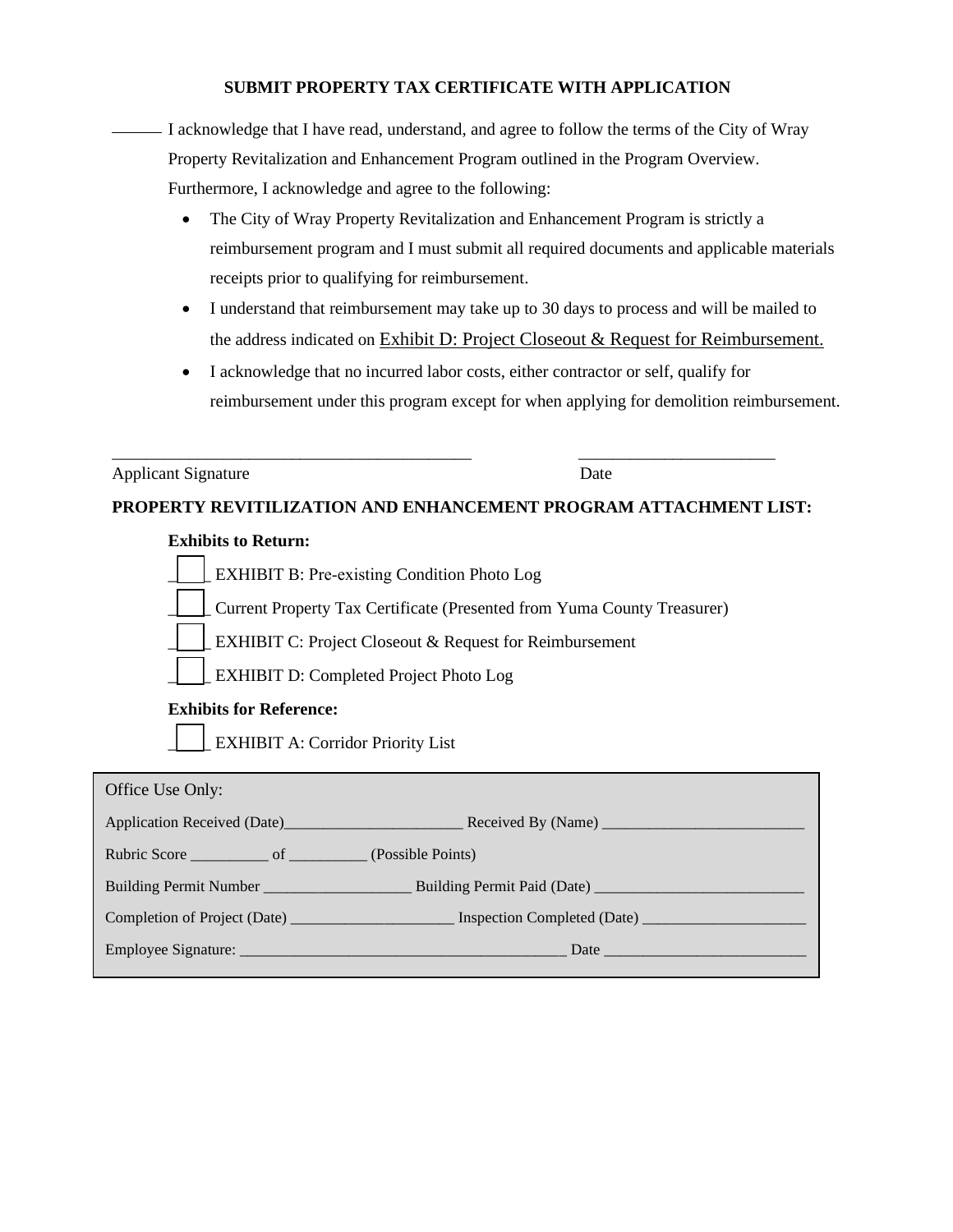

**P**roperty **R**evitalization & **E**nhancement **P**rogram Exhibit A: Corridor Priority List

# **PRIORITY 1**

Highway Corridor – Zone 1

- Dexter Street
- $\bullet$  3<sup>rd</sup> Street

# **PRIORITY 2**

City Corridor – Zone 2

- Main Street
- $\bullet$  4<sup>th</sup> Street
- $\bullet$  5<sup>th</sup> Street

# **PRIORITY 3**

Residential Corridor – Zone 3

- Adams Street
- Ash Street
- Birch Street
- Blake Street
- Cactus Court
- Cedar Street, Cedar Court
- Clay Street
- Cottonwood Drive
- Elm Street, Elm Court
- Emerson Street
- Filbert Street
- 
- Franklin Street
- Grant Street
- Grants Way
- Grove Street
- Hale Street
- Hickory Street
- Iliff Street
- Ivy Drive
- Jackson Street
- King Street
- Lincoln Street
- Teri Lane
- Pearl Court
- Paul Street
- 2nd Street
- 6th Street
- 8th Street
- 9th Street
- 10th Street
- 11th Street

\*\*This may not be a complete list of all City residential streets. Property eligibility should be verified with the City of Wray.

- $\bullet$  7<sup>th</sup> Street
- **Blake Street**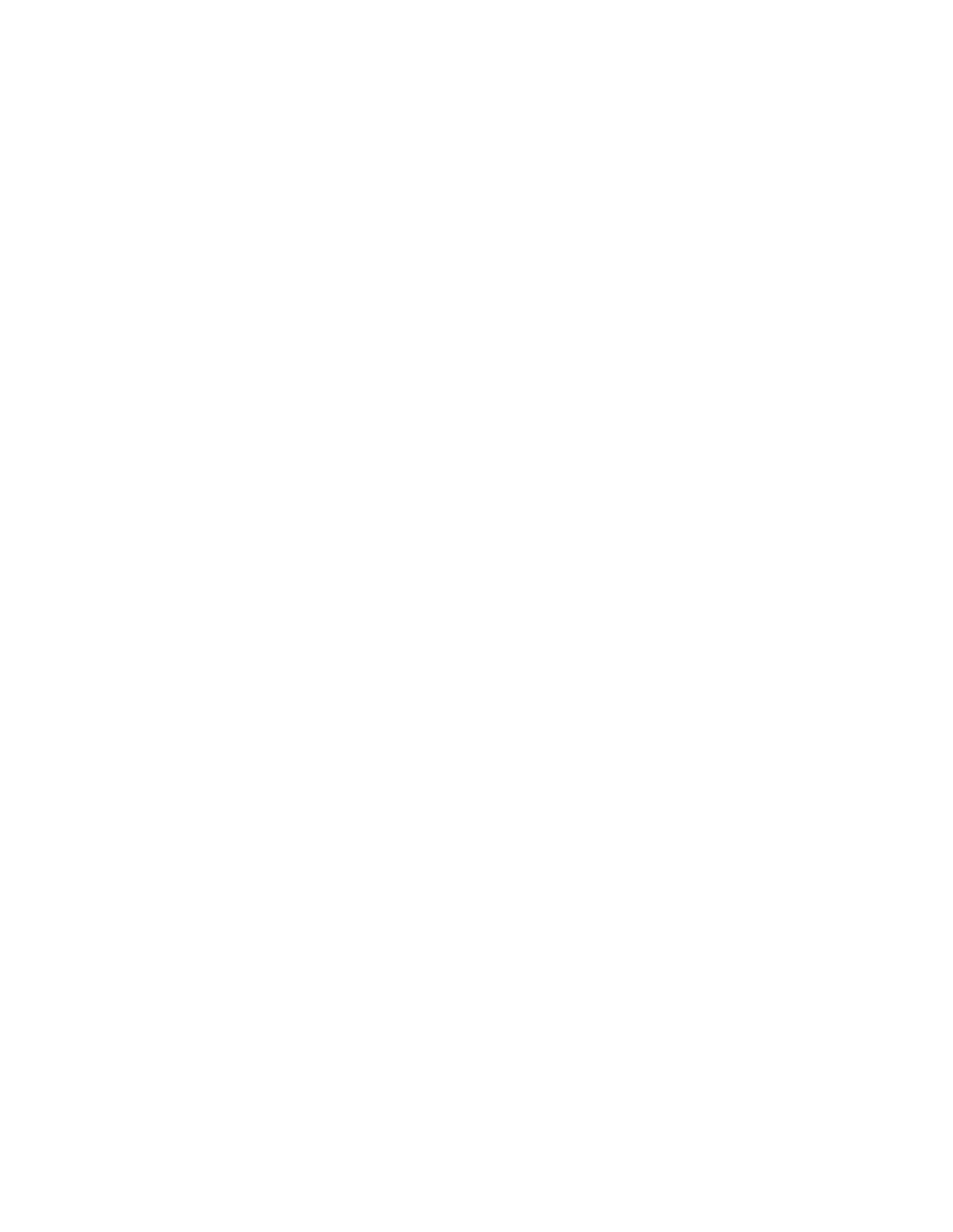

**Property Revitalization & Enhancement Program**<br>Exhibit B: Current Condition Photo Log

Attach Pre-existing Condition Photos Here: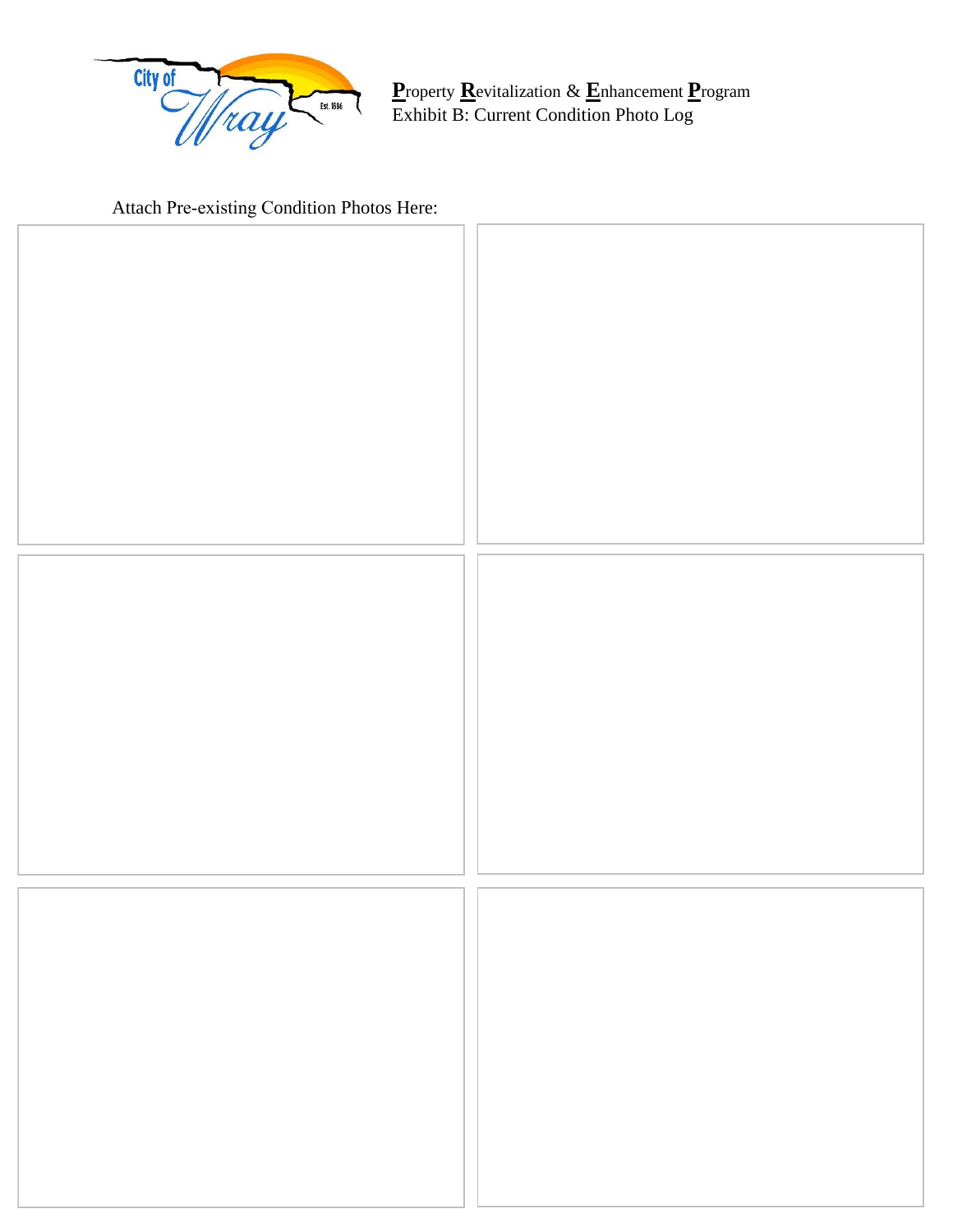# Pre-existing Condition Photo Log Continued

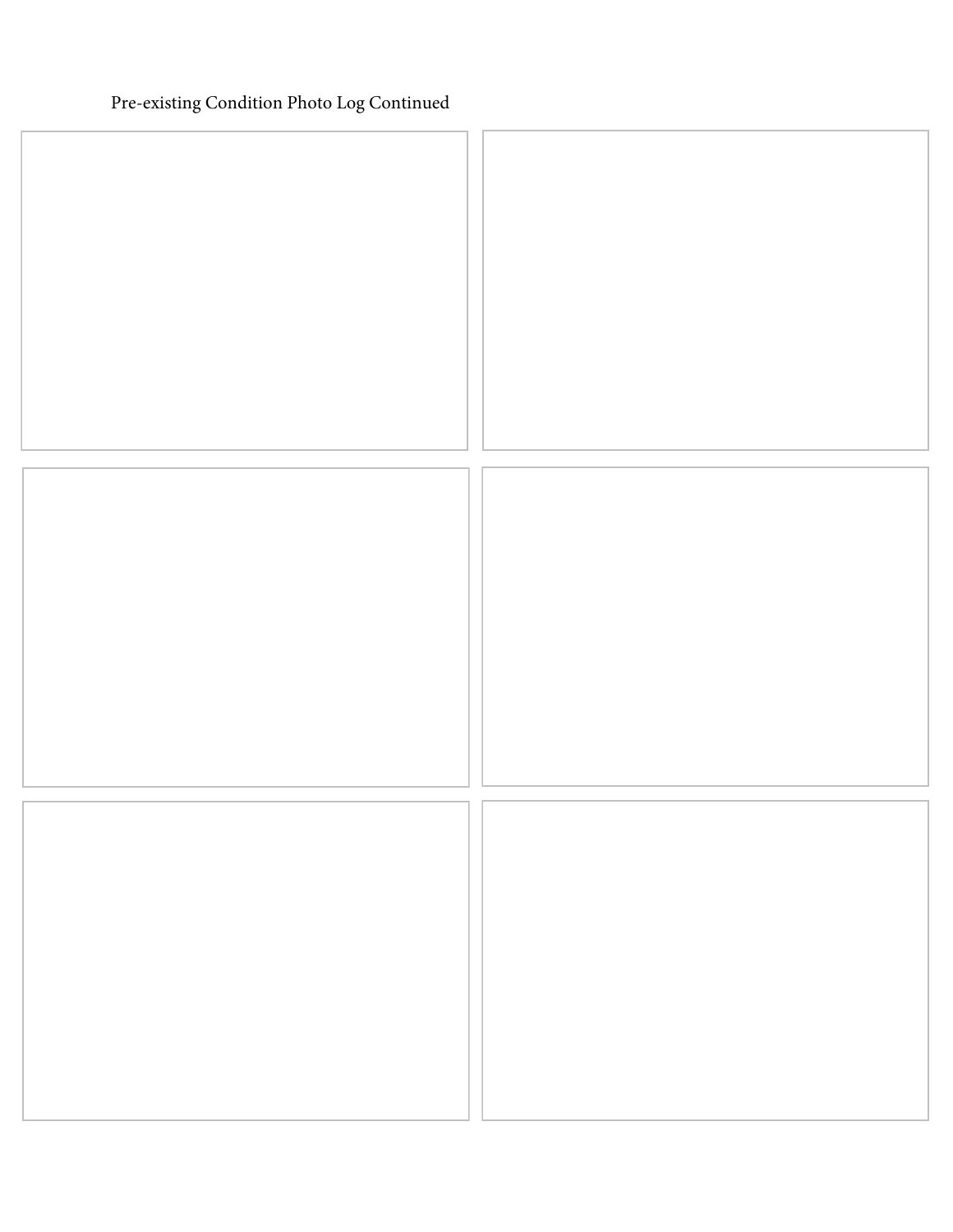

**P**roperty **R**evitalization & **E**nhancement **P**rogram Exhibit C: Project Closeout & Request for Reimbursement

## **REFUND TO:**

Name: \_\_\_\_\_\_\_\_\_\_\_\_\_\_\_\_\_\_\_\_\_\_\_\_\_\_\_\_\_\_\_\_\_\_\_\_\_\_\_ Application Number: \_\_\_\_\_\_\_\_\_\_\_\_\_\_\_\_\_\_\_\_\_\_

Address: \_\_\_\_\_\_\_\_\_\_\_\_\_\_\_\_\_\_\_\_\_\_\_\_\_\_\_\_\_\_\_\_\_\_\_\_\_\_\_ City/Zip/State: **\_\_\_\_**\_\_\_\_\_\_\_\_\_\_\_\_\_\_\_\_\_\_\_\_\_

\_\_\_\_\_\_\_\_\_\_\_\_\_\_\_\_\_\_\_\_\_\_\_\_\_\_\_\_\_\_\_\_\_\_\_\_\_\_\_\_\_\_\_\_\_\_\_\_\_\_\_\_\_\_\_\_\_\_\_\_\_\_\_\_\_\_\_\_\_\_\_\_\_\_\_\_\_\_\_\_\_\_\_\_\_

\_\_\_\_\_\_\_\_\_\_\_\_\_\_\_\_\_\_\_\_\_\_\_\_\_\_\_\_\_\_\_\_\_\_\_\_\_\_\_\_\_\_\_\_\_\_\_\_\_\_\_\_\_\_\_\_\_\_\_\_\_\_\_\_\_\_\_\_\_\_\_\_\_\_\_\_\_\_\_\_\_\_\_\_\_

\_\_\_\_\_\_\_\_\_\_\_\_\_\_\_\_\_\_\_\_\_\_\_\_\_\_\_\_\_\_\_\_\_\_\_\_\_\_\_\_\_\_\_\_\_\_\_\_\_\_\_\_\_\_\_\_\_\_\_\_\_\_\_\_\_\_\_\_\_\_\_\_\_\_\_\_\_\_\_\_\_\_\_\_\_

\_\_\_\_\_\_\_\_\_\_\_\_\_\_\_\_\_\_\_\_\_\_\_\_\_\_\_\_\_\_\_\_\_\_\_\_\_\_\_\_\_\_\_\_\_\_ \_\_\_\_\_\_\_\_\_\_\_\_\_\_\_\_\_\_\_\_\_\_\_\_\_\_\_\_\_

\_\_\_\_\_\_\_\_\_\_\_\_\_\_\_\_\_\_\_\_\_\_\_\_\_\_\_\_\_\_\_\_\_\_\_\_\_\_\_\_\_\_\_\_\_\_ \_\_\_\_\_\_\_\_\_\_\_\_\_\_\_\_\_\_\_\_\_\_\_\_\_\_\_\_\_

## **REFUND DETAILS:**

Initial below to Verify the following documentation has been submitted:

**\_\_\_\_\_\_\_** Exhibit E: Completed Project Photo Log

**\_\_\_\_\_\_\_** Materials Receipts

| <b>Refund Amount:</b> |  |
|-----------------------|--|
|                       |  |

Project Cap:

**NOTES:**

**Submitted by:** 

Signature Date

**Approved by:**

Signature Date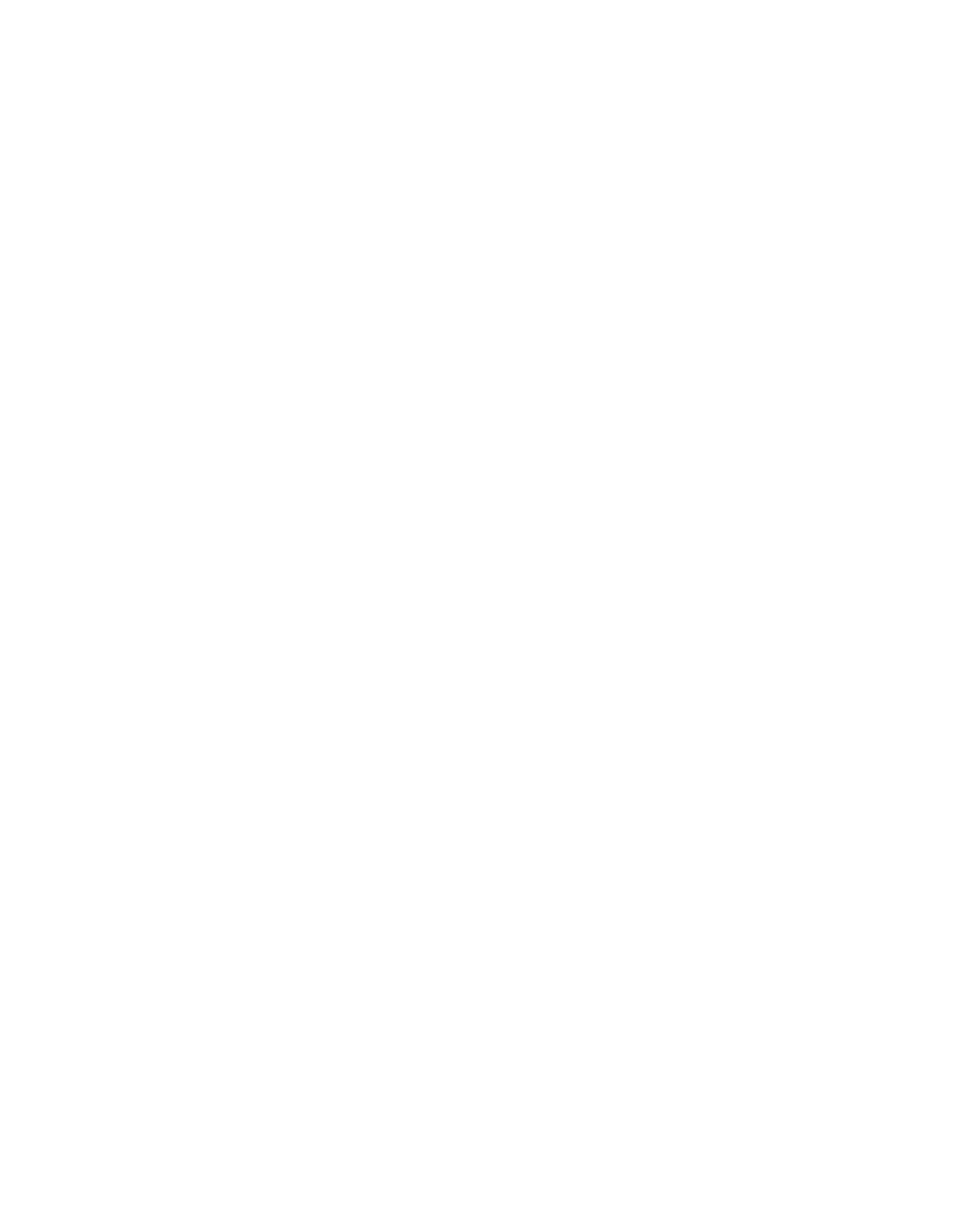

**P**roperty **R**evitalization & **E**nhancement **P**rogram Exhibit D: Completed Project Photo Log

Attach completed project photos here: